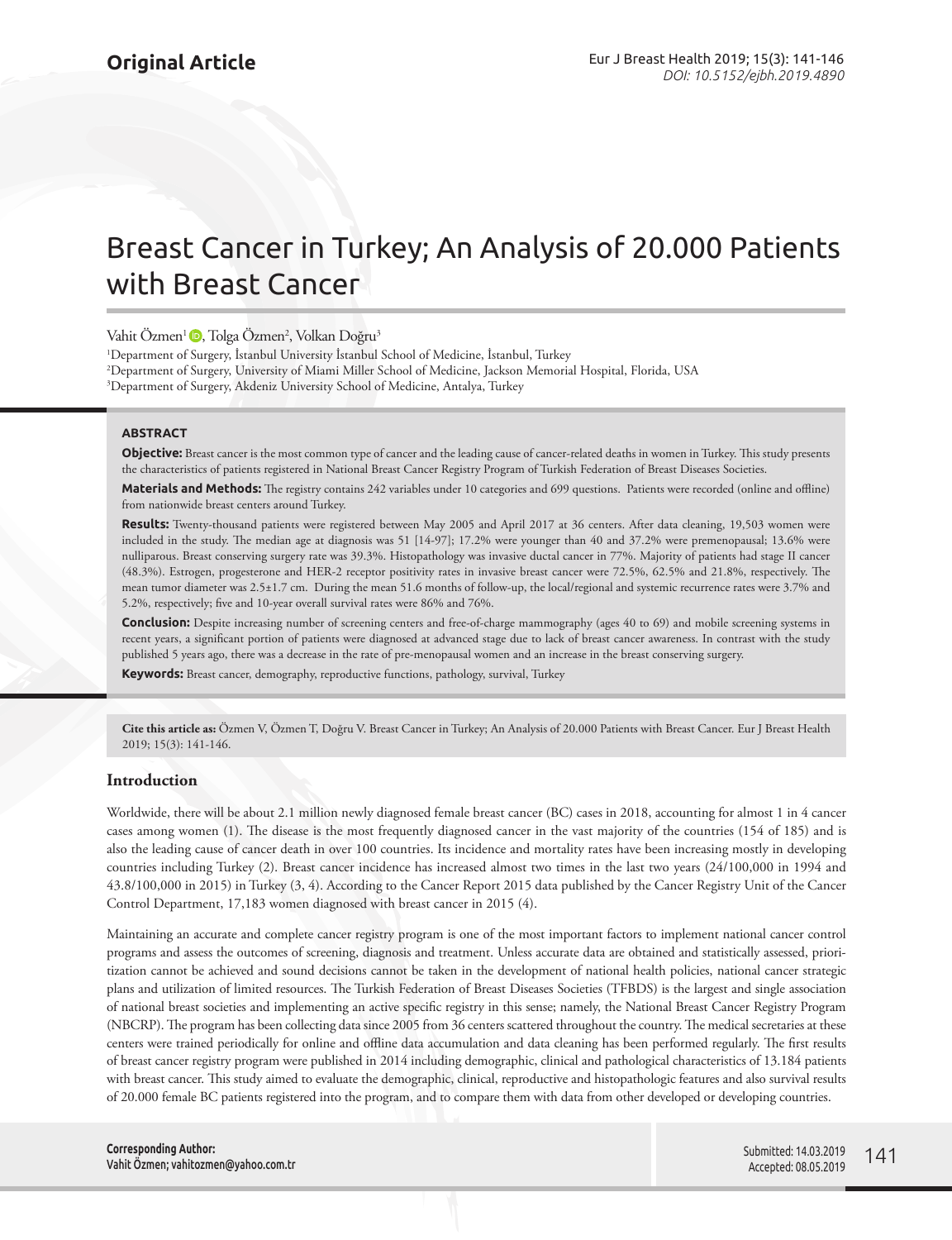

**Figure 1.** The estimated age-adjusted breast cancer risk in women (with 5-year intervals) according to the 2013 census data

#### **Materials and Methods**

Data recorded in NBCRP between May 1, 2005 to April 17, 2017 were evaluated. The primary outcome included overall demographic, clinical, reproductive, pathological characteristics and overall survival data of around 20,000 patients diagnosed with breast cancer in Turkey. In the scope of analysis there were 242 different variables covered under 10 main categories. The main categories were identity, history, clinical information, reproductive functions, histologic diagnosis, surgical treatment, postoperative pathology, chemotherapy, radiotherapy, hormonotherapy and follow-up. Modified Scarff Bloom Richardson histological grading was used in the morphological assessment of the degree of differentiation in breast cancer (5, 6).

#### **Statistical Analysis**

Data were analyzed using the Statistical Package for Social Sciences for Windows 20.0 (IBM Corp.; Armonk, NY, USA) program. Categorical variables were compared using chi-square analysis and presented as frequencies and percentage. Kolmogorov-Smirnov test was used to evaluate the distribution of continuous variables. Data were presented as mean and standard deviation or median and range. For non-parametric data, Mann-Whitney U test was used to compare means of two independent groups, and Kruskall-Wallis test was used to compare means of more than two independent groups. Where appropriate, continuous variables were regrouped and separately analyzed based on their cutoff points and groupings. The correlation between categorical variables was assessed using the chi-squared test, and data presented as frequencies and percentage. The comparisons between the survival times in subtypes were made through Log-Rank test. Survival rates as well as mean survival times and 95% confidence interval of averages were demonstrated in the corresponding rows for the groups compared in the tables. A p value lower than 0.05 was considered as statistically significant. The survival curves of the groups found to be statistically significant in the analysis were drawn.

#### **Results**

After data cleaning, the number of female BC was reduced to 19,503. The estimated age-adjusted breast cancer risk in women according to the 2013 census data is displayed in Figure 1. The median age of patients at diagnosis was 51 [14-97]. The age group 45-49 was the most populated group (16.5%) in the cohort for 5-year age intervals. At the time of diagnosis, 37.5% of patients were premenopausal. The mean menarche age was  $13.4$  ( $\pm 1.0$ ) years, the mean breastfeeding duration  $142$  menarche age was 13.4 (±1.0) years, the mean breastfeeding duration respectively. Patients and tumor characteristics are displayed in Table 1.

## Table 1. Patients and tumor characteristics

| Number of patients                         | 19503         |
|--------------------------------------------|---------------|
| Mean age (±SD)                             | 51.8 (±12.6)  |
| <40 years old                              | 3101 (16.6%)  |
| ≥40 years old                              | 15604 (83.4%) |
| Histopathologic subtype                    |               |
| Invasive ductal cancer                     | 7726 (76.9%)  |
| Invasive lobular cancer                    | 649 (6.5%)    |
| Invasive mixed type                        | 425 (4.2%)    |
| Other                                      | 1241 (12.4%)  |
| Histologic grade                           |               |
| ı                                          | 562 (7.7%)    |
| $\mathsf{II}$                              | 3416 (46.8%)  |
| III                                        | 3320 (45.5%)  |
| <b>Receptor status</b>                     |               |
| ER                                         | 5745 (72.5%)  |
| <b>PR</b>                                  | 4736 (62.5%)  |
| HER-2                                      | 1659 (21.8%)  |
| Ki-67 (≤%14)                               | 378 (%35.0)   |
| Pathologic stages at the time of diagnosis |               |
| Stage I+II                                 | 4990 (76.8%)  |
| Stage III+IV                               | 1728 (23.2%)  |
| <b>Obstetric history</b>                   |               |
| Nulliparous                                | 1281 (13.6%)  |
| Monoparous                                 | 1227 (13.1%)  |
| Spontaneous abortion                       | 1494 (19.3%)  |
| Induced abortion                           | 2326 (30.0%)  |
| Molecular subtypes                         |               |
| Luminal A                                  | 3326 (57.7 %) |
| Luminal B                                  | 1187 (50.3 %) |
| HER-2                                      | 555 (12.2 %)  |
| <b>TNG</b>                                 | 695 (8.1 %)   |
| 5-year overall survival                    | 3555 (85.8%)  |
| 10-year overall survival                   | 4826 (75.7%)  |

ER: Estrogen; PR: Progesterone; TNG: triple negative

was 24.2 (±17.7) months, missed abortion rate was 19.4%, induced abortion rate was 29.9%, the rate of oral contraceptive use was 14.7%, and child delivery rate was 86.3% (mean number of births given was 2.4±1.8). Only 8.2% of the patients diagnosed with breast cancer received hormone replacement therapy (HRT) on a regular basis, while 27% of them received HRT for more than 5 years. 33.9% of the patients had a family history of any cancer, and 15.8% of them had a family history of breast. 3.3% of them had family history of ovarian cancer,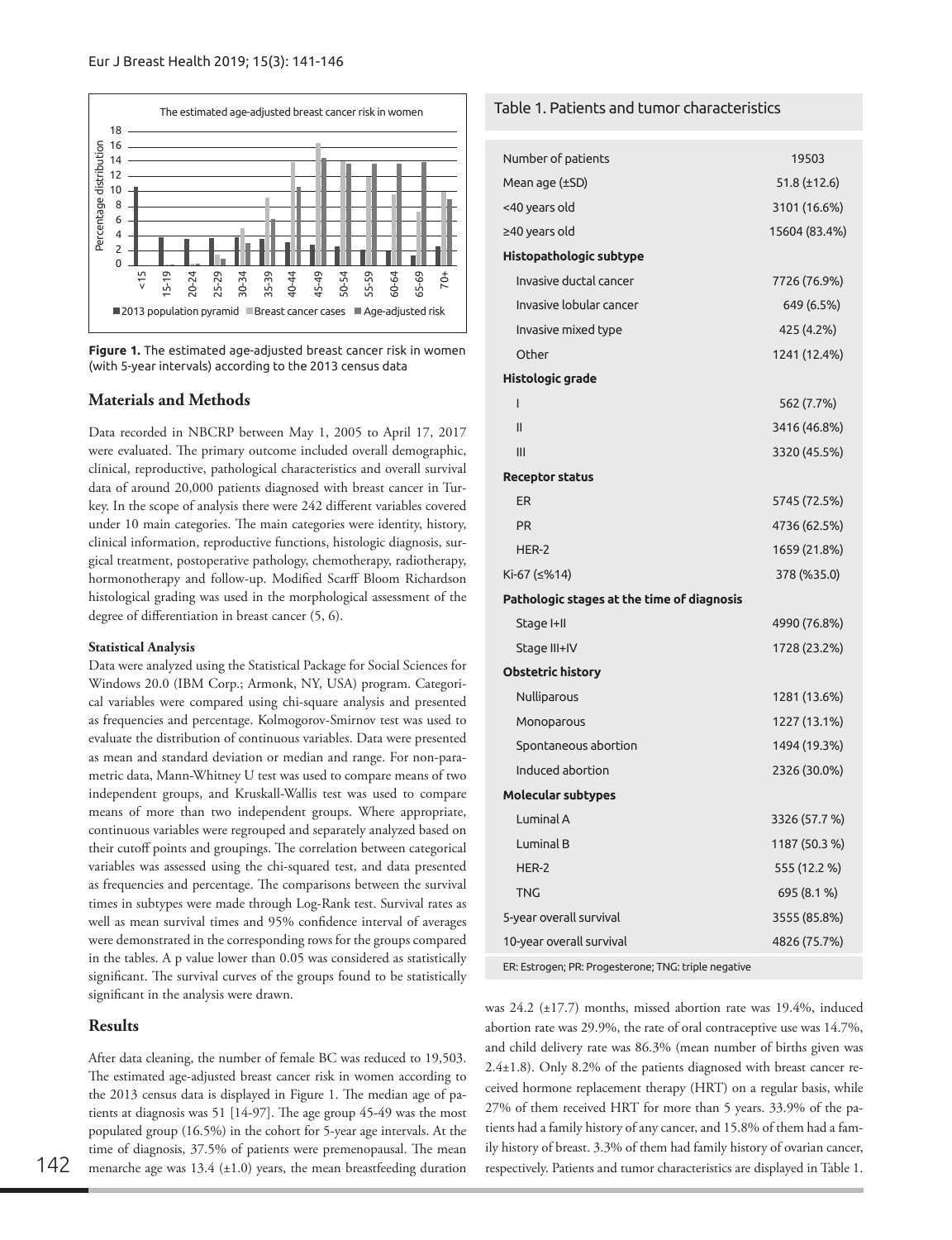Breast conserving surgery rate was 39.3%, and mastectomy rate was 60.7%. Sentinel lymph node biopsy was performed for the patients who were negative for axillary involvement in clinical examination (69.4%); 55.3% of the patients underwent axillary lymph node dissection (ALND). When the surgical interventions are divided into groups regarding years before and after 2000, breast conserving surgery (BCS) rate was 25% before and 45% after the year 2000. As a result, the rate of patients with mastectomy decreased from 75% to 60.7% in the last 15 years.

Among patients with complete histopathologic diagnostic data, the majority (72.8%) of them had invasive ductal cancer (IDC); 10.1% of them had invasive lobular cancer (ILC) or invasive mixed cancers (IMC=IDC+ILC). A comparison between age groups and histopathological tumor types (IDC, ILC and IMC) revealed that the rate of IDC was 91.5% among young women (<40 years) while it was 87% for older women (≥40 years) (p<0.001).

The distribution of patients whose Modified Scarff Bloom Richardson HG were registered in the database was as follows: HG I 7.8%, HG II 46,8%, HG III 45.5%. Majority of the patients had HG II or III tumors, whereas HG declined with an inverse relation with the increase in the age at diagnosis ( $p<0.001$ ). The histological grades of tumors (HG) were divided into two groups as HG I+II and HG III, and their associations with histological types (IDC and ILC/IMC) were studied. Nearly half of all patients (45.5%) had HG III. 46,4% of patients with IDC had HG III, while 37.3% of patients with ILC/IMC had HG III  $(p<0.001)$ .

The distribution of the pathologic stages of these patients at diagnosis was as follows: Stage 0 (DCIS) 4.7%, Stage I 28.5%, Stage II 48.3%, Stage III 14.5% and Stage IV 4%. The rate of Stage I breast cancer was 21.9% in women aged ≤40 years; while it was 30.6% in the age group 50-59 (p<0.05). Percentage distribution of the pathological lymphatic stages according to different age groups are displayed in Figure 2. As for the association between pathologic stages and age groups, it was found that pathologic stage decreased with advancing age at diagnosis (Figure 3, p=0.002).

The mean tumor diameter was 2.5±1.7 cm, while the median tumor size was 2 cm [0.1–25 cm]. The tumor diameter in young patients (<40 years) was significantly larger (mean diameter 2.8; median diameter 2.5 cm; p<0.001). Lymph node involvement rates of patients diagnosed with invasive breast cancer were as follows: pN0 51.4%; pN1 28.1%; pN2 13.9% and pN3 6.6%. The clinical stages of patients were Stage-0 2.3%, Stage I 29.7%, Stage II 44.2%, Stage III 21.4% and Stage IV 2.4%. Associations of pathological lymphatic stages with different tumor diameter groups are displayed in Figure 4.

Estrogen receptor positivity was (72.5%). The patients were divided into two age groups (<40 y/o and  $\geq$ 40 y/o) to compare ER positivity between these groups. ER positivity was 65.9% in young (<40 y/o), and 73.8% in older patients (age  $\geq$ 40 y/o, p<0.001). Progesterone receptor positivity was 62.3%. PR positivity rate was higher in older patients (≥40 y/o) (62.5% vs. 60.5%, p>0.05). HER-2 receptor expression was analyzed through immuno-histochemical (IHC) and fluorescence in situ hybridization method (FISH/SISH). It was found that 21.8% of the patients were HER-2 positive.

In the cohort, rate of Ki-67 value >14% was 62.7%, while the percentage of those with a Ki-67 value of >20% was 54.2%. 59% of the



**Figure 2.** Pathological lymphatic stages according to different age groups





**Figure 4.** Associations of pathological lymphatic stages with different tumor diameter groups

patients were positive for lymphovascular invasion. Estrogen (ER), progesterone (PR) and HER-2 receptor expression were positive in 76.9%, 65.8% and 21.8% of the patients, respectively.

The mean follow-up time was 51.6 months and loco-regional recurrence rate was 3.7% in this period. The overall survival rate was 85.8% for 5-years and 75.7% for 10-years. Young age  $(\leq 40 \text{ y/o}, \text{ p}<0.049)$ , small tumor size (<5 cm vs.  $\geq$ 5 cm, p=0.017), high HG (I+II vs. III; p=0.003), PR status (positive or negative; p<0.001), pathologic stage (Stage I vs. III, p=0.036), and triple negative and HER-2 positive 143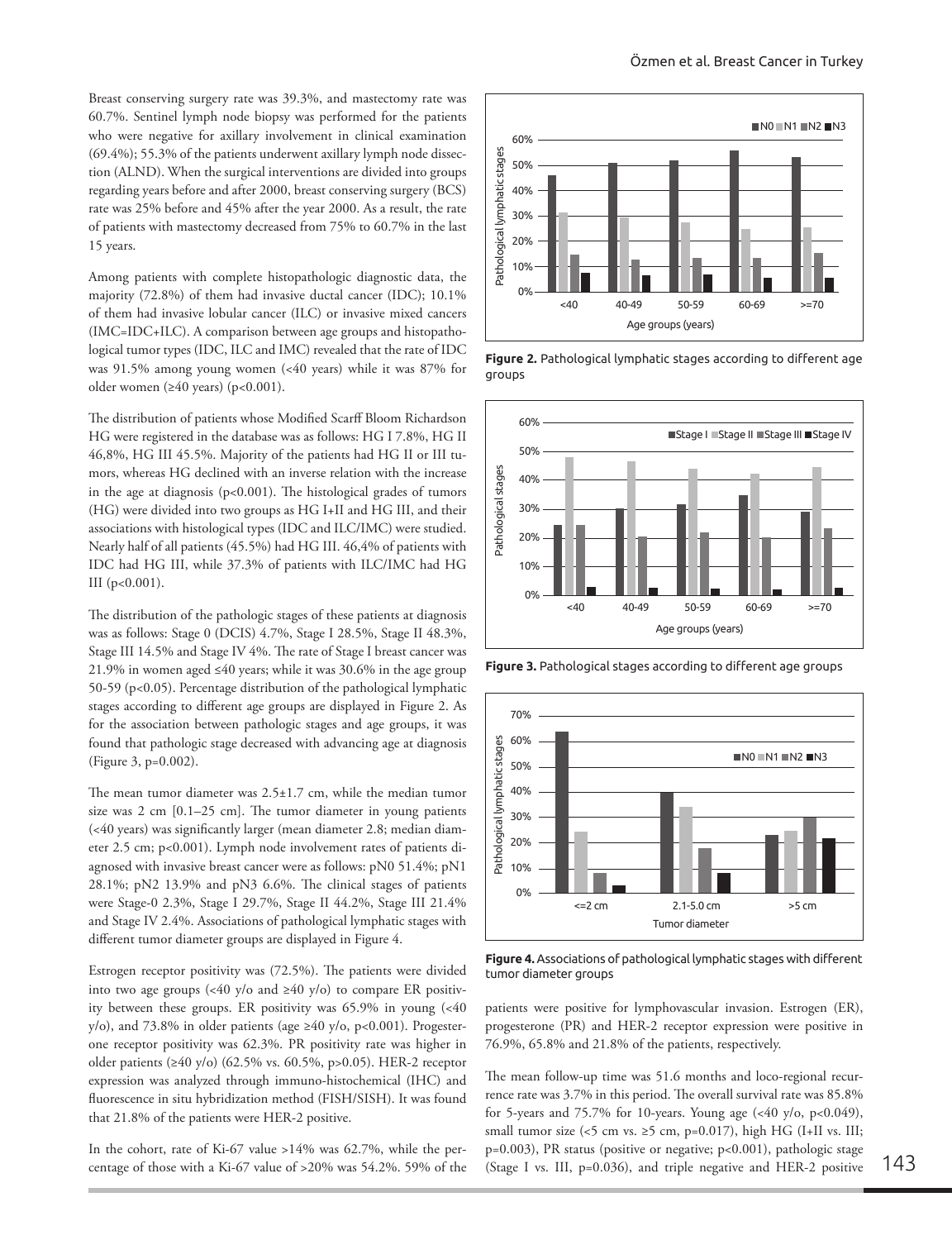



**Figure 6.** Overall survival according to different molecular subtypes

Table 2. Comparison of data of breast cancer patients in 2012 and 2017

|                                                                                         | <b>TFBDS Registry</b><br>2005-2010<br>13.120 patients | <b>TFBDS Registry</b><br>2005-2015<br>20.000 patients | Difference in<br>5-years |
|-----------------------------------------------------------------------------------------|-------------------------------------------------------|-------------------------------------------------------|--------------------------|
| Mean age, years                                                                         | $51.6 \pm 12.6$                                       | $51.8 \pm 12.6$                                       | 0.2                      |
| $<$ 40 years, %                                                                         | 17.1                                                  | 16.5                                                  | 0.6                      |
| >70 years, %                                                                            | 10                                                    | 10                                                    | $\overline{\phantom{a}}$ |
| Pre-menopausal, %                                                                       | 45                                                    | 37.7                                                  | 7.3                      |
| DCIS, %                                                                                 | 4.9                                                   | 4.7                                                   | 0.2                      |
| pN0, %                                                                                  | 49.8                                                  | 51.4                                                  | 1.6                      |
| Mean tumor size (cm)                                                                    | $2.5 \pm 1.6$                                         | $2.5 \pm 1.7$                                         | $\overline{\phantom{a}}$ |
| pStage I, %                                                                             | 26.6                                                  | 29.7                                                  | 3.1                      |
| <b>BCS, %</b>                                                                           | 35                                                    | 39                                                    | $\overline{4}$           |
| 5-year overall survival, %                                                              | $\overline{\phantom{a}}$                              | 86                                                    |                          |
| DCIC: Ductal cassingma in situ PCC: Preast consequing suspeny of tage: Pathologic stage |                                                       |                                                       |                          |

DCIS: Ductal carcinoma in situ, BCS: Breast conserving surgery, pStage: Pathologic stage

molecular subtypes (p<0.001; p<0.001) were found related with locoregional recurrence. Overall survival rate and overall survival according to different molecular subtypes are displayed in Figure 5 and Figure 6, respectively.

Distant metastasis rate was 9% in 4.3 years of follow-up period. Young age (<40 vs  $\geq 40$ ; p<0.001), type of surgery (mastectomy vs. BCS; p<0.001), pathologic lymphatic stage (pN0 vs pN1-3, p<0.001), menopausal status (pre- vs post-menopausal; p=0.013), tumor size (<2 cm vs.  $\geq$ 2 cm p<0.001), histopathological type (IDC vs ILC or IMC, p=0.002), HG (I+II vs III, p=0.002), and molecular subtypes (Luminal A vs. others p<0.001; Luminal A/B vs. HER-2/TNG p<0.001; TNG vs. others p<0.001) were found to be associated with distant metastasis.

When we compared these results with our previous study, the rate of premenopausal women decreased from 45% to 37.7%, the rates of 144 pathologic Stage I breast cancer and breast conserving surgery (BCS) to 50/100.000 in 2017.

increased 3.1% and 4% respectively (Table 2). The rates of DCIS and tumor size of invasive breast cancer did not change in this 5-year period.

## **Discussion and Conclusion**

Although breast cancer mortality rates are decreasing in most highincome countries, incidence and mortality rates are increasing particularly in rapidly developing countries (7). Such increase is explained by changes in life styles (changes in the reproductive functions such as early menarche, nulliparity, delivery after 35 years old, less breast feeding, late menopause, etc.), nutritional habits (obesity, inactivity etc.), increased population growth, aging and increasing opportunistic screening (8). Although it is a possibility that improvements in access to medical care over time, might have resulted in inclusion of patients with milder disease in estimates, the reported incidence of breast cancer in Turkey increased more than 2-folds from 24/100.000 in 1993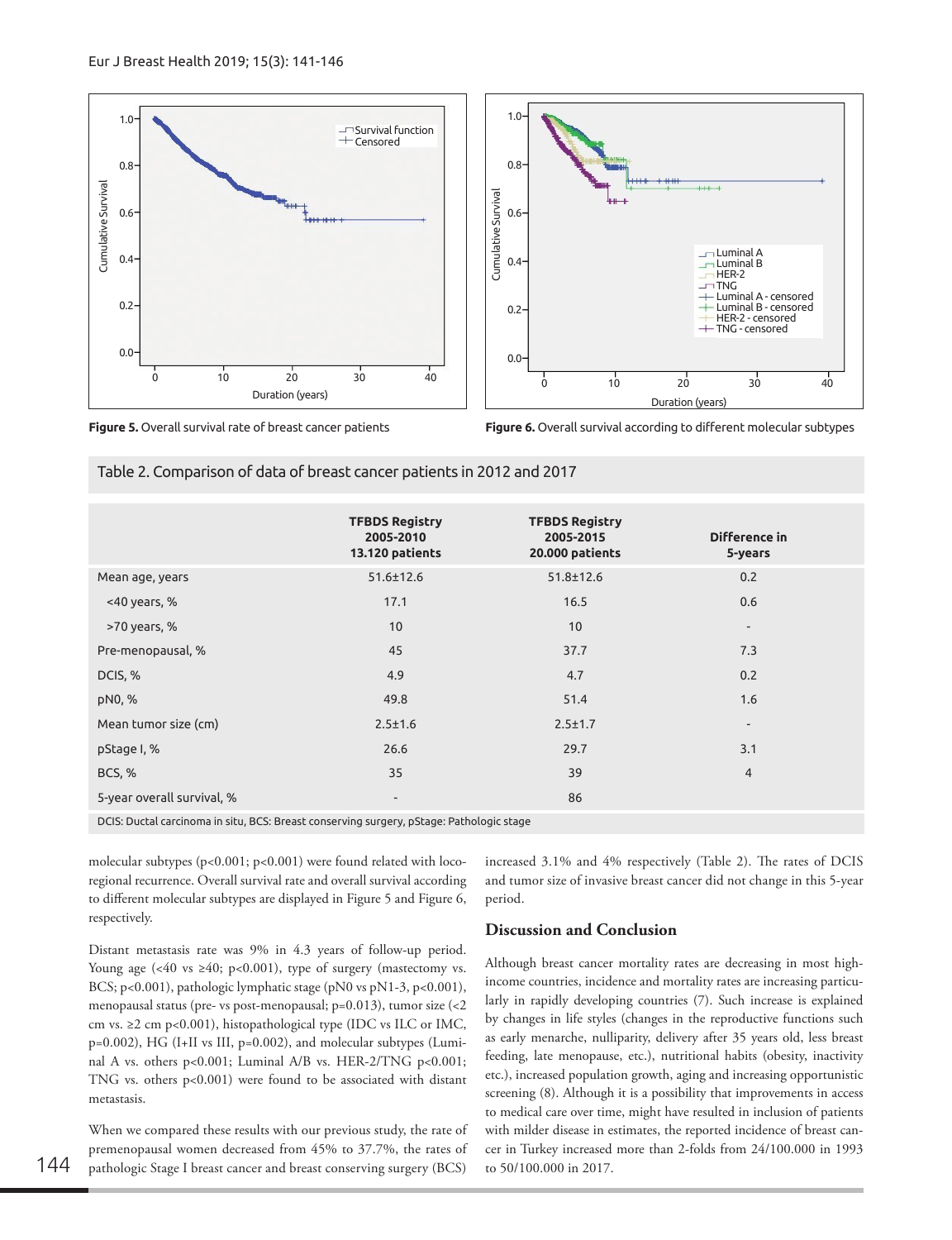Cancer registry is the starting point of cancer control. Unless accurate data are obtained and statistically assessed, prioritization cannot be achieved and sound decisions cannot be made for development of national health policies, strategic plans and utilization of limited resources. Currently, there are around 200 population-based registries maintained across the world. Under the light of these registries, IARC (International Agency for Research on Cancer) under the World Health Organization (WHO) publish global health statistics covering all countries in the world. The incidence and mortality analyses on cancer that is performed every 3-5 years are published as GLOBO-CAN for the use of the scientific community. One of the most popular registries is the SEER Program (The Surveillance, Epidemiology, and End Results). It is affiliated to the National Cancer Institute (NCI) and started collecting data in 1973 as the official source of data in the USA on cancer incidence and survival (9). On the European side, in 1995, the European Commission has supported the European Network of Cancer Registries (ENCR) which was set up in 1990 (10). In Turkey, the first cancer registry was kicked off in 1982. In the late 90's, İzmir Cancer Registry became a member of the IARC, and of the ENCR. In 2002 and 2008, IARC used İzmir Cancer Registry data for GLOBOCAN, which served as an endorsement of the quality of data from the province of İzmir (11). Eventually, local initiatives created a stronger national emphasis and National Breast Cancer Database (NBCD) was launched for use in 2005. The ultimate aim is to contribute to the national cancer registry program by revealing very different characteristics of a large patient population.

Today we understand that the rapid westernization especially in the younger population, increases the breast cancer incidence in Turkey. The rate of young female  $( $40$ )$  and premenopausal patients with invasive breast cancer were 16.6% and 37.5%, respectively, in our study. Complete prevalence distributions of patients (with invasive breast cancer) younger than 40 and 50 years old were 1.1% and 7.5%, respectively, on January 1, 2015 according to the SEER database (12). The Ministry of Health of the Republic of Turkey has changed the screening period from 50-69 to 40-69 years of age due to the NBCD results revealing that the distribution of breast cancer cases under 50 years of age constitutes 47% of all cases in Turkey.

Breast cancer is most frequently diagnosed among women aged 55- 64 in developed countries; median age at diagnosis is 62 in USA. The most populated group is 45-49 in Turkey, where the median age is 51. This can be explained by the young population age. In the United States, DCIS accounts for 20% of all newly diagnosed breast cancers (13). In Turkey, DCIS patients constituted only 5% of all patients diagnosed with breast cancer. The mean tumor diameter was 2.5±1.7 cm. It can be thought that this situation is related to the lack of community-based screening, lack of education and low breast cancer awareness. In order to demonstrate the feasibility of well-organized, continuous and invitation-driven community-based screening program in line with the social, cultural, educational and economic structure of Turkey, "Bahçeşehir Community-Based Mammographic Screening Project" was launched in Bahçeşehir for up to 10 years (2008-2018). In this Project, among patients diagnosed with breast cancer, 19% had ductal carcinoma in situ (DCIS), and 55% had stage I invasive breast cancer (14). These results indicate the possibility of a successful community-based screening in our country.

The molecular sub-type analysis of the tumors in this study showed that 57.7% of the tumors were luminal A (ER and/or PR positive, HER-2 negative), 20.6% were luminal B (ER and/or PR positive, HER-2 positive), 9.6% were HER-2 type (ER and PR negative, HER-2 positive) and 12.1% were triple negative. Studies comparing the patients with breast cancer detected through screening and symptomatic breast cancer cases found that tumor diameter is smaller and the rate of luminal A subtype of breast cancers is higher in patients diagnosed with breast cancer through screening (15, 16). In 2011, St. Gallen International Expert Consensus on the Primary Therapy of Early Breast Cancer recommended the clinical use of Ki-67 index (cut-off value >14%), to distinguish luminal A and B molecular subtypes (17). Many specialized breast centers updated their data based on modern definitions of molecular subtypes and some centers reported their updated results. For example, the molecular subtypes of regularly followed-up 2032 patients from Istanbul Florence Nightingale Breast Center were as follows; Luminal A and B (Ki67 >14%, HG=3) were 30,4% and 50,3%, respectively; HER-2 positive group was 8,1%; triple negative breast cancer was 11,2% (18, 19).

The mortality rates of breast cancer cases in USA decreased from 24.1 in 2005 to 21.5 in 2010 and to 20.3 in 2015; and overall 5-year survival rate is 90.9%. The 5-year survival rate was found to be 86% in this study. Thus, it is imperative that increased use of screening programs and increasing awareness will result in a reduction in the tumor diameter and regional lymphatic involvement in breast cancer patients.

This study highlights the impact of mammographic screening and the benefits of a structured national breast cancer registry. The NBCRP registry, constituting a national framework for breast cancer control, facilitates the evaluation of the improvement in screening, ongoing awareness, education and training. Despite increasing number of screening centers and free-of-charge mammography (ages 40 to 69) and mobile screening systems in recent years, a significant portion of patients were diagnosed at advanced stage due to lack of breast cancer awareness. In contrast with the study published 5 years ago, there was a decrease in the rate of pre-menopausal women and an increase in the breast conserving surgery.

#### **Ethics Committee Approval:** N/A

**Informed Consent:** Informed consent was not taken due to retrospective design of the study.

Peer-review: Externally peer-reviewed.

**Author Contributions:** Concept - V.Ö., T.Ö., V.D.; Design - V.Ö., T.Ö., V.D.; Supervision - V.Ö.; Resources - V.Ö., T.Ö., V.D.; Materials – V.Ö.; Data Collection and/or Processing - V.Ö., T.Ö., V.D.; Analysis and/or Interpretation - V.Ö., T.Ö., V.D.; Literature Search - V.Ö., T.Ö., V.D.; Writing Manuscript - V.Ö., T.Ö., V.D.; Critical Review - V.Ö., T.Ö., V.D.

**Conflict of Interest:** The authors have no conflicts of interest to declare.

**Financial Disclosure:** The authors declared that this study has received no financial support.

#### **References**

1. Bray F, Ferlay J, Soerjomataram I, Siegel RL, Torre LA, Jemal A. Global cancer statistics 2018: GLOBOCAN estimates of incidence and mortality worldwide for 36 cancers in 185 countries. CA Cancer J Clin 2018; 68: 394-424. (PMID: 30207593) **[\[CrossRef\]](https://doi.org/10.3322/caac.21492)** 145